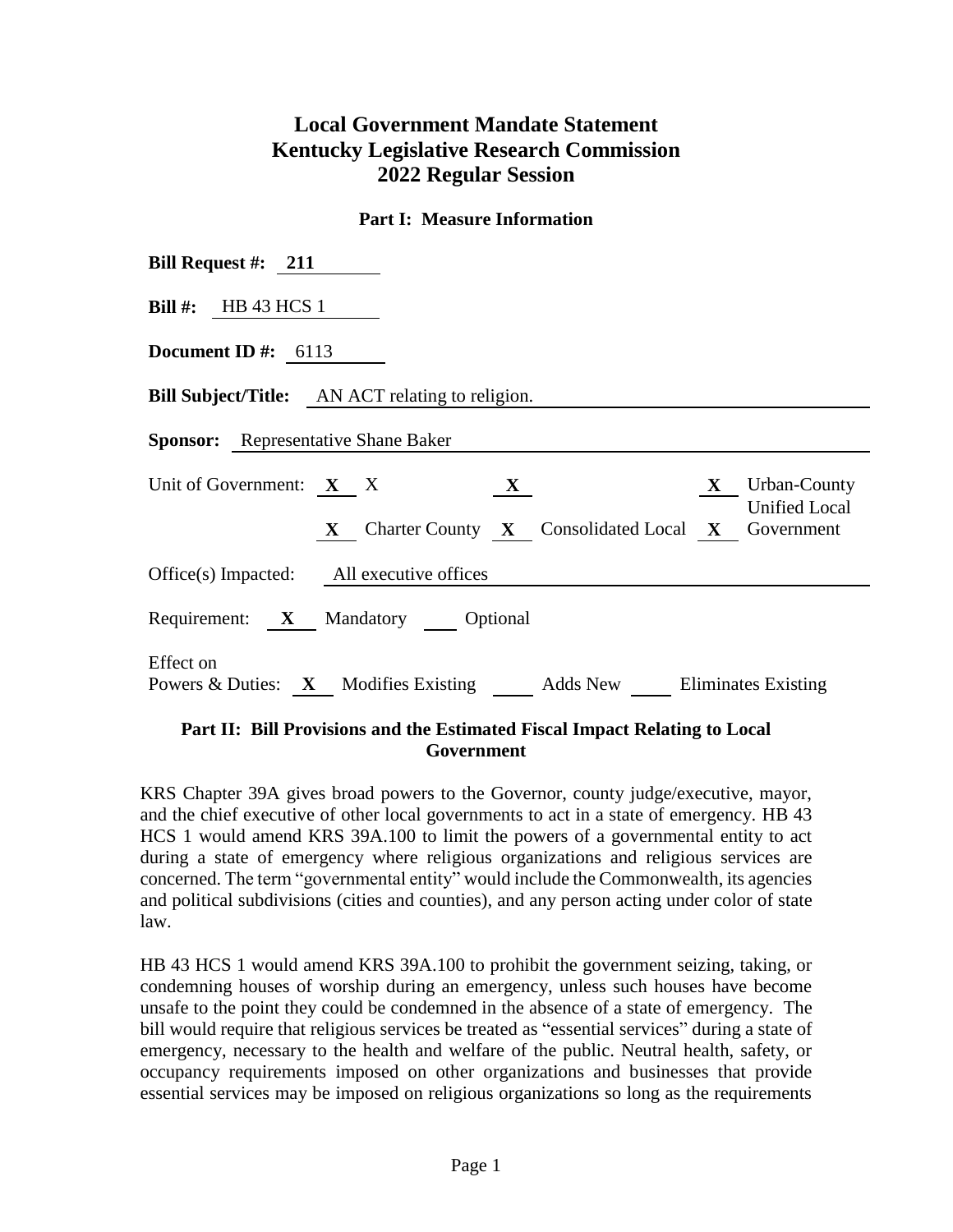do not impose a substantial burden on a religious organization or its services, unless the requirements in the emergency situation are essential to furthering a compelling governmental interest and are the least restrictive means of furthering that interest. A governmental entity would not be allowed to prohibit or restrict a religious organization from operating or engaging in religious services during a declared emergency to the same or greater extent than other organizations or businesses that provide essential services.

**Section 1 (6)(a)** of the bill would prohibit a governmental entity taking any discriminatory action against a religious organization on the basis that the organization is religious, operates or seeks to operate during a state of emergency, or engages in religious exercise protected by the First Amendment to the United States Constitution. "Discriminatory action" against a religious organization is defined by the bill, in summary, as governmental action to:

- 1. Adversely alter the tax treatment of the religious organization;
- 2. disallow a state tax deduction for charitable contributions to the organization;
- 3. impose a monetary fine, fee, penalty, etc. on the organization, or to
- 4. materially alter the terms or conditions of a state contract, entitlement, license or certification issued to the organization.

HB 43 HCS 1 would authorize a religious organization to sue a governmental entity for its violation and would abolish sovereign, governmental, and qualified immunity as a defense to a claim of violation. A successful litigant could recover both monetary and nonmonetary compensatory damages, attorneys' fees and costs of litigation.

The bill requires that it be broadly construed to protect the free exercise of religion. Its provisions would supersede any conflicting state or local law that infringes on the free exercise of religion.

**The fiscal impact of HB 43 HCS 1 on local governments is indeterminable due to the uncertainty of the number of claims that might arise under it and the outcome of any litigation.** Potentially, this legislation could result in more local governments having to expend resources to defend against such claims as well as to pay out money as compensation to a successful litigant. Successful litigation of any sort would likely have a moderate to significant fiscal impact on a local government.

## **Part III: Differences to Local Government Mandate Statement from Prior Versions**

Part II applies to House Committee Substitute 1 to HB 43. HCS 1 does not change the fiscal impact of HB 43 as introduced.